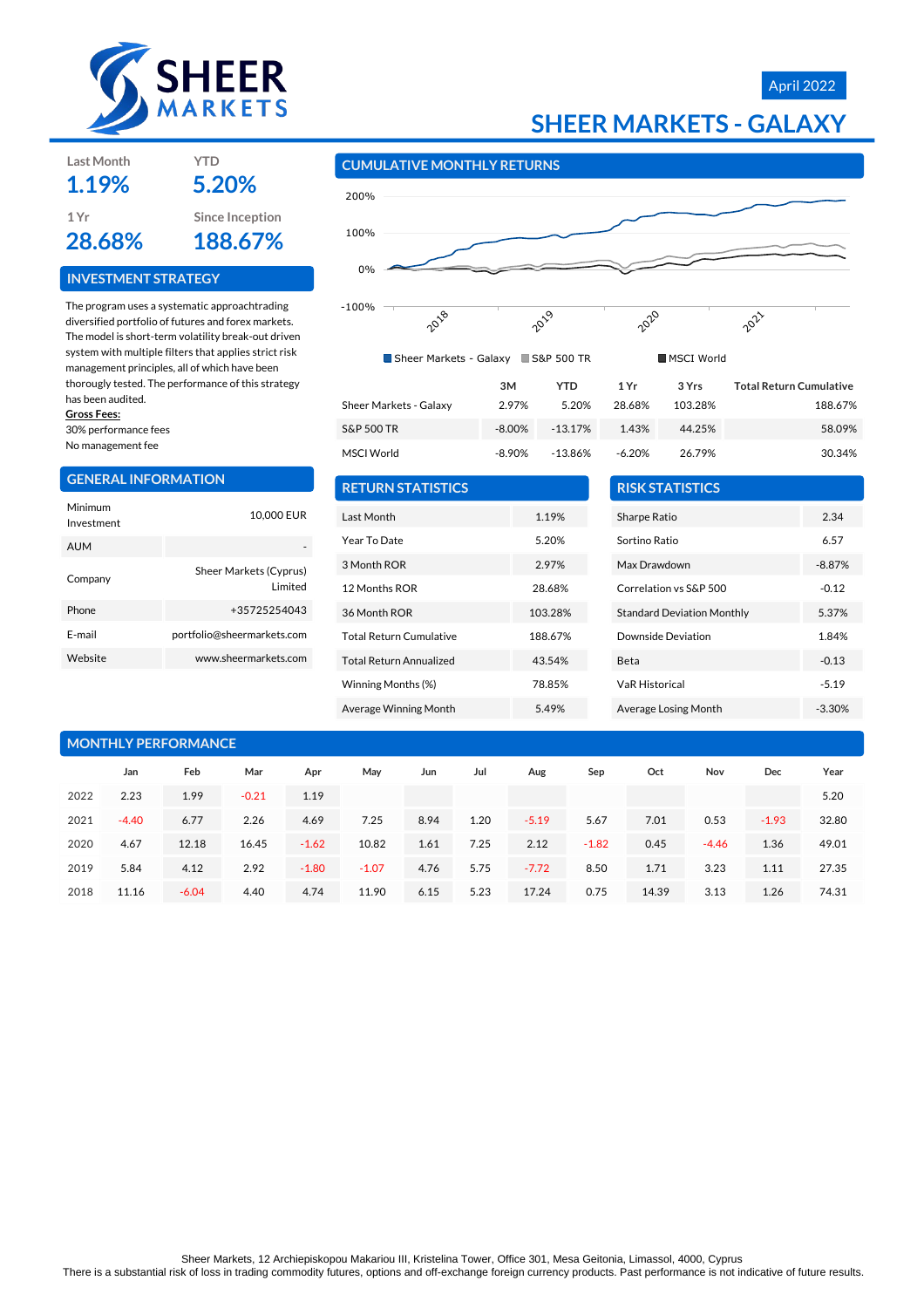

# **SHEER MARKETS - GALAXY**

April 2022

#### **RETURN REPORT**

| Period   | <b>Best</b> | Worst   | Average | Median | Last   |
|----------|-------------|---------|---------|--------|--------|
| 1 Month  | 17.24       | $-7.72$ | 3.63    | 3.03   | 1.19   |
| 3 Months | 33.30       | $-7.50$ | 10.95   | 9.48   | 2.97   |
| 6 Months | 55.66       | $-6.75$ | 22.39   | 18.36  | 3.80   |
| 1 Year   | 79.15       | 17.05   | 43.53   | 39.43  | 28.68  |
| 2 Years  | 125.44      | 52.52   | 87.74   | 83.85  | 55.33  |
| 3 Years  | 150.67      | 100.29  | 125.81  | 122.33 | 103.28 |
| 5 Years  |             |         |         |        |        |

#### **DRAWDOWN REPORT**

|   |         |              | No. Depth (%) Length (Months) Recovery (Months) Start date |         | <b>End date</b> |
|---|---------|--------------|------------------------------------------------------------|---------|-----------------|
|   | $-8.87$ | 5            | $\mathcal{P}$                                              | 09/2020 | 03/2021         |
| 2 | $-7.72$ | $\mathbf{1}$ | 1                                                          | 08/2019 | 09/2019         |
| 3 | $-6.04$ | 1            | $\mathcal{P}$                                              | 02/2018 | 04/2018         |
| 4 | $-5.19$ | 1            | $\mathbf{1}$                                               | 08/2021 | 09/2021         |
| 5 | $-2.87$ | 2            |                                                            | 04/2019 | 06/2019         |



### 5 6 7 8

**VOLATILITY (12 MONTHS ROLLING)**

2 3  $\overline{ }$ 



Sheer Markets - Galaxy S&P 500 TR MSCI World

#### **DISTRIBUTION OF MONTHLY RETURNS**



Sheer Markets - Galaxy S&P 500 TR MSCI World

#### **DRAWDOWN**



Sheer Markets - Galaxy S&P 500 TR MSCI World



Sheer Markets - Galaxy S&P 500 TR MSCI World

### **DOWN CAPTURE VS. S&P 500 TR**